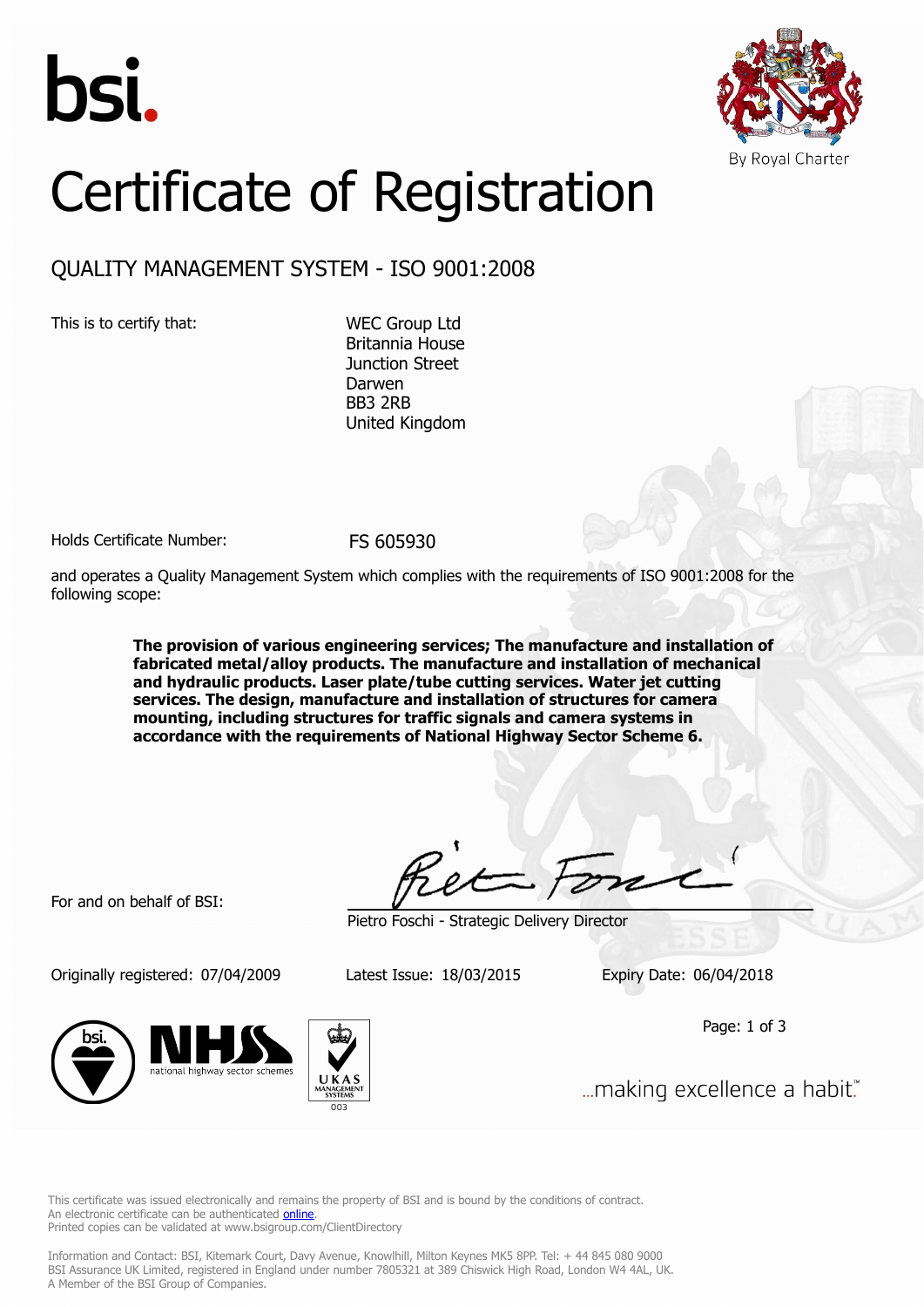## Certificate No: FS 605930

| Location                                                                                                                                                                | Registered Activities                                                                                                                                                                                                                                                                                                                                                                                                                                               |
|-------------------------------------------------------------------------------------------------------------------------------------------------------------------------|---------------------------------------------------------------------------------------------------------------------------------------------------------------------------------------------------------------------------------------------------------------------------------------------------------------------------------------------------------------------------------------------------------------------------------------------------------------------|
| <b>WEC Group Ltd</b><br>Britannia House<br>Junction Street<br>Darwen<br>BB3 2RB<br>United Kingdom                                                                       | The provision of various engineering services; The<br>manufacture and installation of fabricated metal/alloy<br>products. The manufacture and installation of mechanical and<br>hydraulic products. Laser plate/tube cutting services. The<br>design, manufacture and installation of structures for camera<br>mounting, including structures for traffic signals and camera<br>systems in accordance with the requirements of National<br>Highway Sector Scheme 6. |
| WEC Group Ltd.<br><b>WEC Jet Division</b><br><b>Premier House</b><br>Sett End Road North<br>Shadsworth Industrial Park<br><b>Blackburn</b><br>BB1 2PT<br>United Kingdom | Water jet cutting services.                                                                                                                                                                                                                                                                                                                                                                                                                                         |
| <b>WEC Group Ltd</b><br>T/A WEC Machining Division<br><b>Premier Park</b><br><b>Walker Park</b><br>Blackburn<br><b>BB1 2JU</b><br>United Kingdom                        | The provision of various engineering services: CNC and<br>conventional machining services.                                                                                                                                                                                                                                                                                                                                                                          |
| <b>WEC Group Ltd</b><br>T/A 5750 Components Ltd<br><b>Villiers Court</b><br>Knowsley Business Park<br>Liverpool<br>L34 9FB<br>United Kingdom                            | The provision of various engineering services:<br>Laser plate/tube cutting services.                                                                                                                                                                                                                                                                                                                                                                                |
| WEC Group Ltd.<br><b>Sherburn Metalworks</b><br>Seafox Court<br>Sherburn in Elmet<br>Leeds<br><b>LS25 6PL</b><br>United Kingdom                                         | The manufacture and installation of fabricated metal / alloy<br>products.                                                                                                                                                                                                                                                                                                                                                                                           |

Originally registered: 07/04/2009 Latest Issue: 18/03/2015 Expiry Date: 06/04/2018

Page: 2 of 3

This certificate was issued electronically and remains the property of BSI and is bound by the conditions of contract. An electronic certificate can be authenticated **[online](https://pgplus.bsigroup.com/CertificateValidation/CertificateValidator.aspx?CertificateNumber=FS+605930&ReIssueDate=18%2f03%2f2015&Template=uk)**. Printed copies can be validated at www.bsigroup.com/ClientDirectory

Information and Contact: BSI, Kitemark Court, Davy Avenue, Knowlhill, Milton Keynes MK5 8PP. Tel: + 44 845 080 9000 BSI Assurance UK Limited, registered in England under number 7805321 at 389 Chiswick High Road, London W4 4AL, UK. A Member of the BSI Group of Companies.